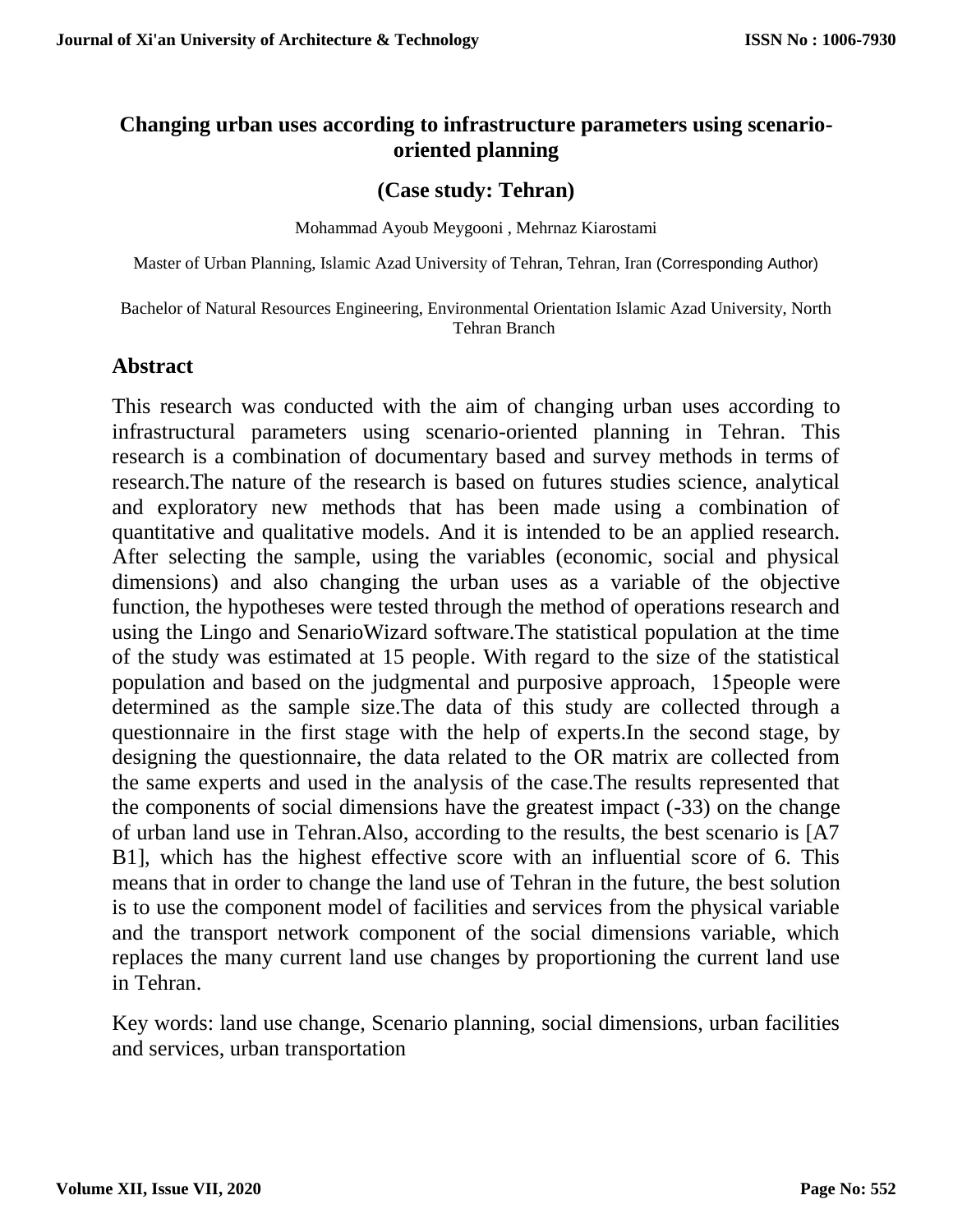## **1. Problem statement**

Today, one of the important issues in urban management and planning is to provide appropriate model and policies for the establishment of land use in different areas of the city.Proposing this model and its solutions can be based on the modern principles of planning and the characteristics of the city limits and neighborhoods. Based on this attitude, land use planning has entered a new phase, which, contrary to previous approaches, emphasizes on the relative recognition of reality, the need for prudence to intervene in social phenomena and the need for sustainable use of environmental resources to improve the quality of human life in this planning.

The main purpose of the series of urban land use planning is to ensure the social and economic well-being of citizens. (Mirsadeghi, 1390). During the Urban land use planning, a specific application is allocated for each plot of land. The purpose of this planning is to create a program that increases the level of social welfare according to the limitations (Arkhi, 1394). Urban activities are made especially in cities in which uses have high combination and diversity. Achieving this goal requires an understanding of how to allocate space and distribute land between uses, which is possible with quantitative and qualitative assessment methods of them (Gholamalifard, 1393). The issue of physical divisions of the city and the state of its dimensions and hierarchy are one of the main topics of urban planning, which is directly related to how to use the land, distribution of activities and determination of urban per capita. In fact, the basis for the distribution and allocation of uses and the determination of urban standards and per capita is based on the divisions of the physical space of the city. Based on this, the cognitive, analytical and evaluation processes of uses are possible and, finally, the necessary approaches for organizing and planning urban uses are provided based on it (Mohammadi, 1394). In many cities of developing countries and in the old centers of cities of developed countries, unlike American cities where uses have been specifically separated, there is a significant combination and variety of uses (Taheri, 1393). Therefore, in addition to quantitative and qualitative goals, the purpose of urban land use planning is to organize and promote spatial patterns, especially in cities where land uses are very complex and diverse. This variability, as presented by Zizmatz et al. Based on a study of satellite imagery in 53 major cities, consists of three sections in total; Half of the urban land is for residential use, one-third for transportation and one-sixth for commercial, industrial and facilities uses. The rest of the land is occupied by recreational and idle uses (Soleimani,1393).

To identify and evaluate the efficiency and performance quality of these uses and the characteristics of each, various criteria can be chosen, which due to the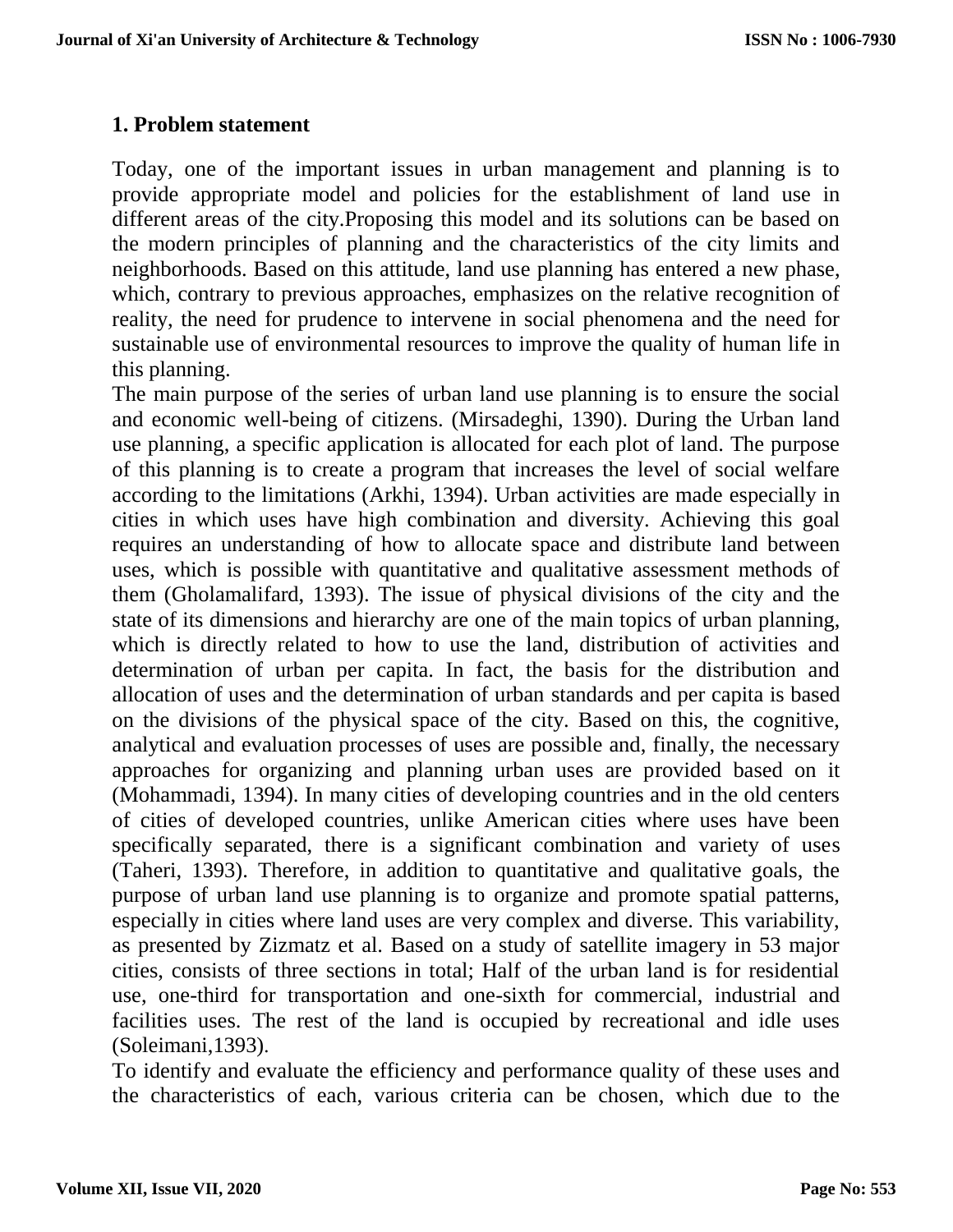abundant and growing importance of new theories and planning techniques, which is one of the main goals of the third millennium, environmental, aesthetic and participatory planning criteria are among the most important in explaining the concept and design of the optimal model and their solutions, which If these criteria and the techniques derived from them are followed, achieving the desired urban environment of living with high quality of life, in which citizens can easily enjoy the lost rights of their citizenship, seems possible (Salarian, 1394).

The main problem with conventional methods such as the use of Gis and multicriteria techniques in land use appraisal is that these models do not measure the interrelationships between performances in the target land complex. For this reason, today, some problem-solving processes with an approach change, model the problem of land use appropriateness analysis based on scenario planning decision-making processes, and use futures studies-based models to solve it.

In this study, this model evaluates and optimizes the indicators that are needed to improve land use in a region and the indicators of land use that need to be relocated. These indicators are all examined in the dimensions of scenario planning and as desirable indicators, which include 3 dimensions:

1- Economic dimensions of infrastructure parameters, which include 6 components in the field of income and employment.

2- Social dimensions of Infrastructure parameters in the city, which include 6 components of public education, health, personal and social security, transportation, recreation and leisure, social cohesion.

3- Skeleton-physical dimensions of infrastructural parameters in the city, which include two components of housing, facilities and services and installation.

According to the above, the main issue of this research is whether the land use pattern of Tehran's urban lands is based on the dimensions of its infrastructure parameters?

# **Theoretical basis of research**

Urban design thinkers consider the city to be a complex organized set of three main components of body, imagination, and activity, which is continuously changing and evolving. Urbanologists define the city as a place where humans give up and start thinking. According to different viewpoints, different definitions are provided for the city. In most of the efforts, two criteria have been considered for the basic definition of the city:

1. Determining the minimum size of the city, in terms of population.

2- Determining the quorum for the population density or the relative population.

The second criterion is what Mills confirms for defining the city (Moradi, 1393).

An urban manager must be able to recognize the strengths and weaknesses of his city in a competitive world and seek to strengthen its competitive advantages. In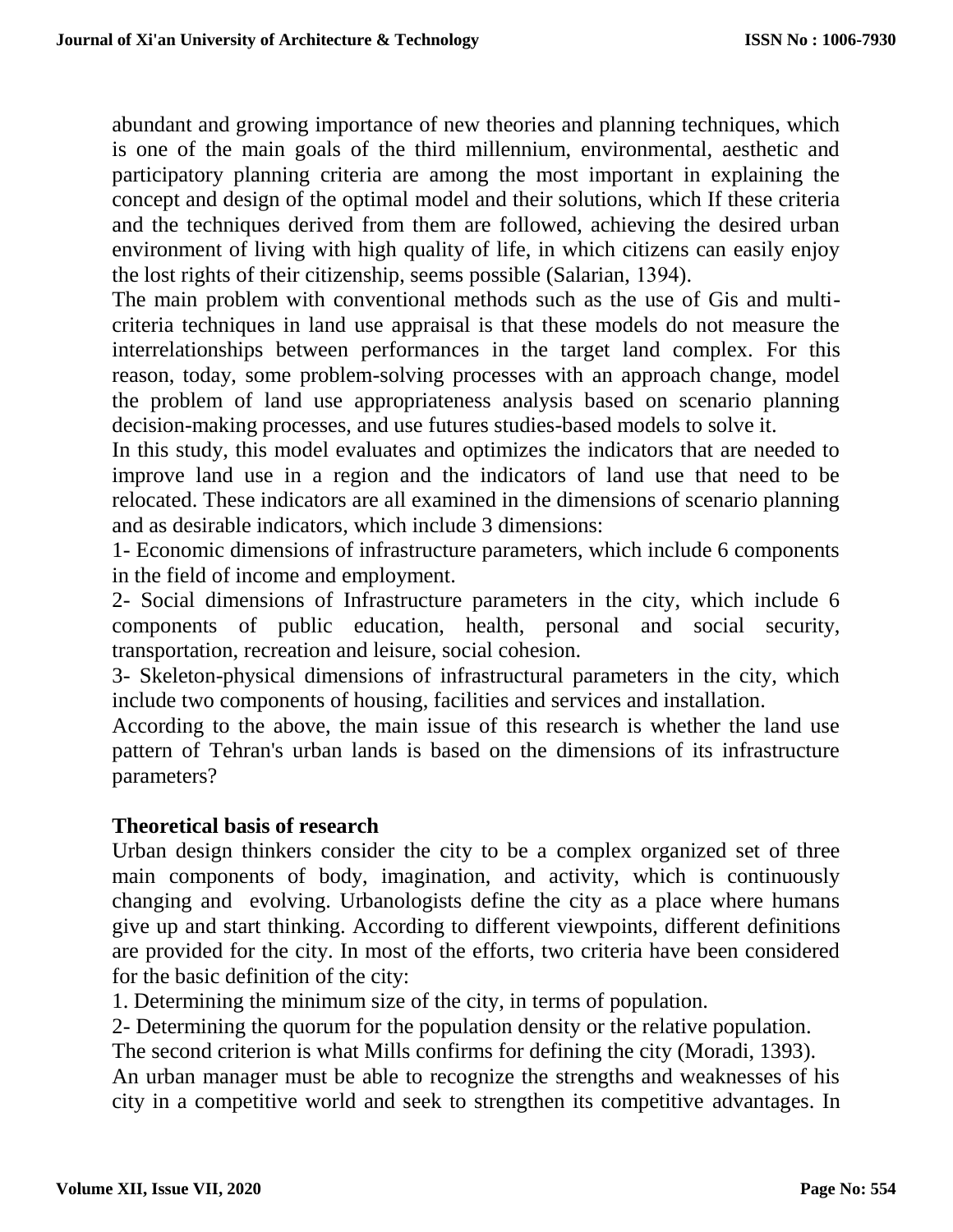this way, the city can find a reliable point in the global network of cities and improve its functions in the international capitalism system. Regionalization is a method in which physical planning organizes the land use for the public interest, and its main purpose is to allocate land for major, residential, industrial, etc. purposes in the future development of the city. Zoning is a method by which urban lands are used properly with regard to the internal functions of cities. In this way, sufficient space is provided for different types of urban activities, urban development and urban functions, and each part of important urban activities finds its space and acts according to other functions and activities (Adibi et al., 2010).

The investigation of theoretical studies shows that the first theory of land use was proposed by "VonThunen" in the book isolated state.He pointed out that there is a direct relationship between land use and the distance to the city center. In VonThunen's theory, the location of cities and the pattern of use of urban lands in relation to reducing the cost of production of goods (the distance of the place of production from the market) were considered.Such land use studies were based more on understanding the relationship between the city and the factors influencing the creation and development of cities;But in the early twentieth century, for further explanation, these factors were presented in the context of theory and model.The first efforts in the theoretical and systematic explanation of land use are related to the actions of individuals such as; Bergs, Identity, McKinsey, Harris, Allen, and Fairy (Juan, 2013).

In Iran, urban land use studies are based on urban development projects.Despite the fact that four decades have been passed since the rise and fall of modern urbanization in Iran, the proposals of urban development plans, including: guide plans, comprehensive, detailed and land preparation, are limited to providing a per capita table and land use maps which its data is based on either Western patterns or the empirical theories of relevant experts that have been developed only with a physical view. Now, in the rapid process of urban development, the theoretical and practical shortcomings of these projects, due to the neglect or lack of attention to economic, social, environmental and legal dimensions of land use and space in cities, have been revealed to all.Clearly, any urban land use planning requires accurate analysis and assessment of land use. In general, this evaluation includes the assessment and performance evaluation of the programs and plans with the criteria, goals and forecast standards, such as identification and analysis of the economic and social effects of the programs.In the use of urban lands, in order to ensure the proper placement of uses and the necessary suitability, the evaluation is done in both quantitative and qualitative ways:

The quantitative evaluation is based on the comparison of the available per capita of uses with the relevant standards or by examining the current and future needs of the study area.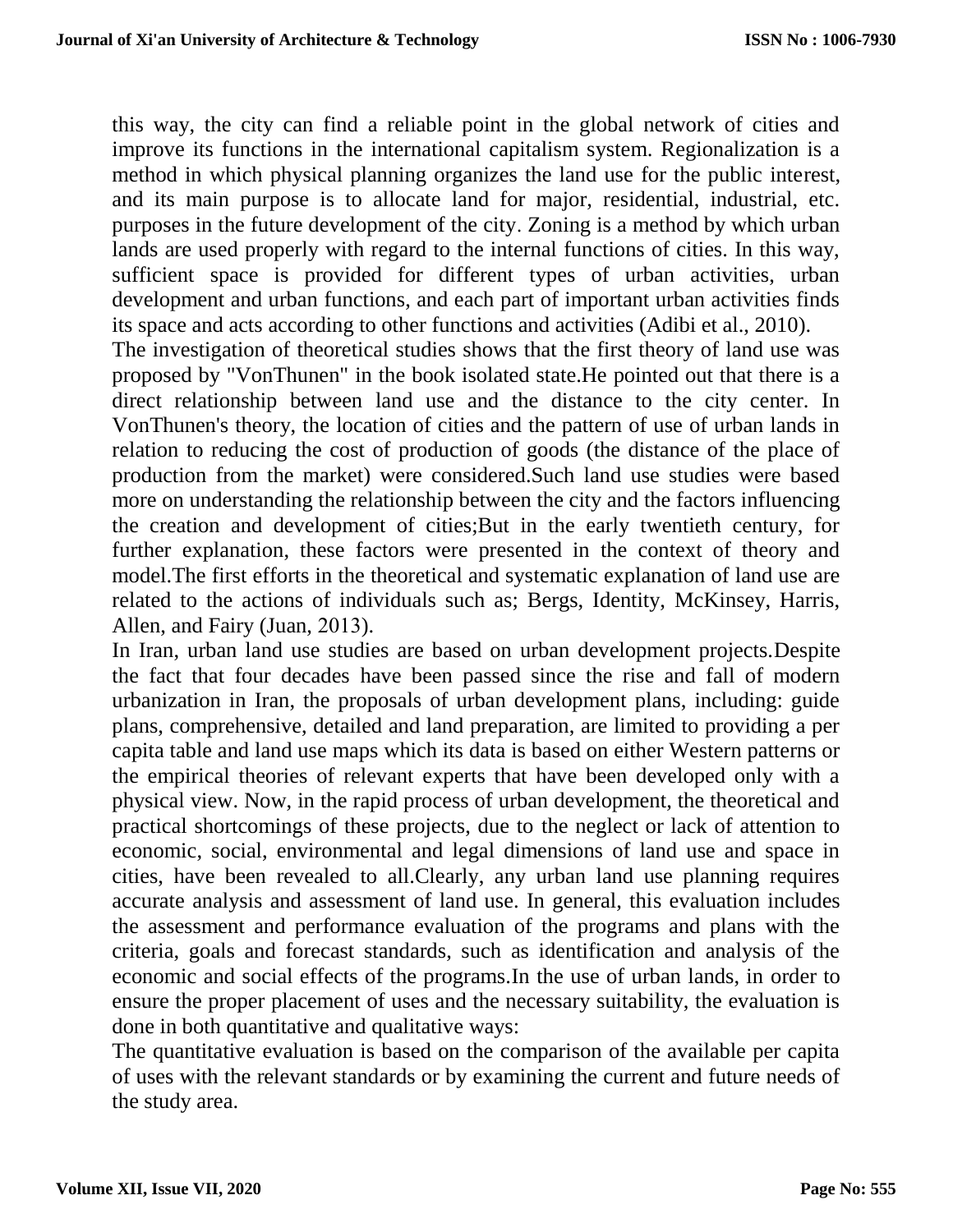Qualitative evaluation is determined using qualitative characteristics and their relationship to each other is examined on the basis of four matrices:

(1) Compatibility matrix; (2) desirability Matrix; (3) capacity matrix and (4) dependency matrix (Soleimani, 1393).

One of the main goals of urban land use planning is appropriate proximity of uses and the separation of incompatible land uses from each other, which is based on the compatibility matrix. The appropriateness of land use with the location and characteristics of the land means suitable placement of uses in relation to the location and level of their operation. Uses located in one area should not interfere with or inhibit the activities of other uses (Taheri, 1393).

One of the stages of land use planning process is land suitability analysis, which includes all suitable land maps that are produced based on environmental conditions, land tolls, activity centers, infrastructure systems and their service areas, which are related to the current situation characteristics and existing location criteria of land use.In determining the appropriateness of land use, it is very important to pay attention to the indicators that make the type of land use coincident or close to each other.For this reason, different methods are considered in this regard according to the social, economic and cultural structures of each society.Principles needed for future location of uses and that how much land will be needed for each of uses for future urban growth over the next 20 to 25 years.Factors influencing this case:

1-Local reality

- 2. Official rules
- 3- Accumulation and dispersion of land uses
- 4- Uses transformation (Azizi, 1392).

## **Planning**

During the 1960s and 1970s, the set of theories and urban experiences and urbanization in Western countries tended to be an approach that could be called a systemic approach to planning.

Although this approach has not enjoyed a unified system, the main content and its ultimate goals, in total, have moved away from comprehensive-rational planning and purely physical planning and pursuit of economic, social and cultural goals and the combination of planning and management.

In summary, the systemic approach in three ways has had a major impact on the development and evolution of urban planning:

A) Systemic approach as a basic theory in planning.

B) Systemic approach as a planning strategy.

C) Systemic approach as "modeling" in planning.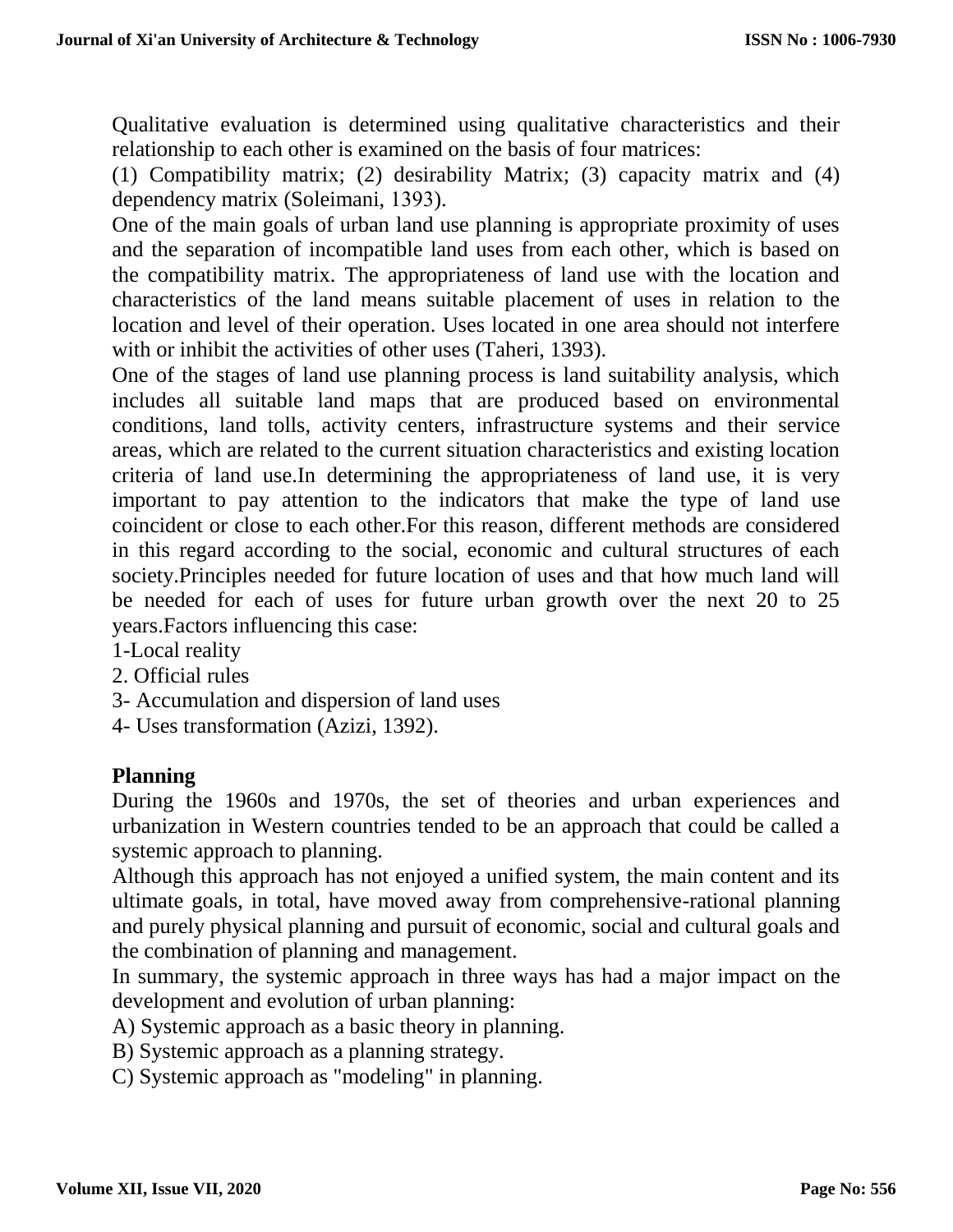## **Systemic approach as modeling**

One of the achievements of "general systems theory" is the use of "simulation method" and modeling to study systems and intervene in them. Accordingly, in the 1960s, there was a kind of "systemic planning" in the West, based on the simulation of reality as a "model" through which the behavior of a particular system is directed towards the desired goals.The objectives of modeling in general are to know the exact structure and function of a system in order to help solve its problems and ultimately to modify or reconstruct the system.

Models are divided into several main types based on different goals: cognitive (descriptive) models, predictive models, decision making models, and normative models.

Despite the growth of computer software and the development of statistical studies techniques, the use of simulation and quantitative methods and mathematical models in the 1960s and 1970s has not been very successful in public planning, including the city system.In general, modeling for social systems has some basic limitations, including the fact that it faces information constraints, is influenced by field experts, and necessarily tends to limit variables and simplify systems.It is obvious that the validity and efficiency of models usage in different fields such as "descriptive models", "predictive models" and "planning models" are not the same and are much more limited, especially in terms of future predictions of targeted and dynamic systems such as city systems.

## **Scenario planning**

The scenario is a description of a possible future based on a set of factors that are compatible with a particular set of assumptions and includes quantitative and qualitative factors.Scenario-based programming uses existing information as well as facts from the natural sciences, sociology, economics, etc. to compile several logical and coherent stories about the world to come. Scenario planning is one of the common methods to deal with uncertainty in the environment (Shifa et al.<sup>1</sup>, 2015).

#### **Futures studies**

It includes a set of efforts that, by searching for resources, patterns, and factors for change or stability, embody potential futures and plan for them. The futures study is a reflector of how the reality of "tomorrow" arises from the change (or stability) of "today."The futures study is the same as the Latin phrase "Futures Study". The plural term Futures is used because, using a wide range of methods and instead of

<sup>&</sup>lt;sup>1</sup> Shiffa, M., Jianhua, H., Feng, L., & Yan, Y.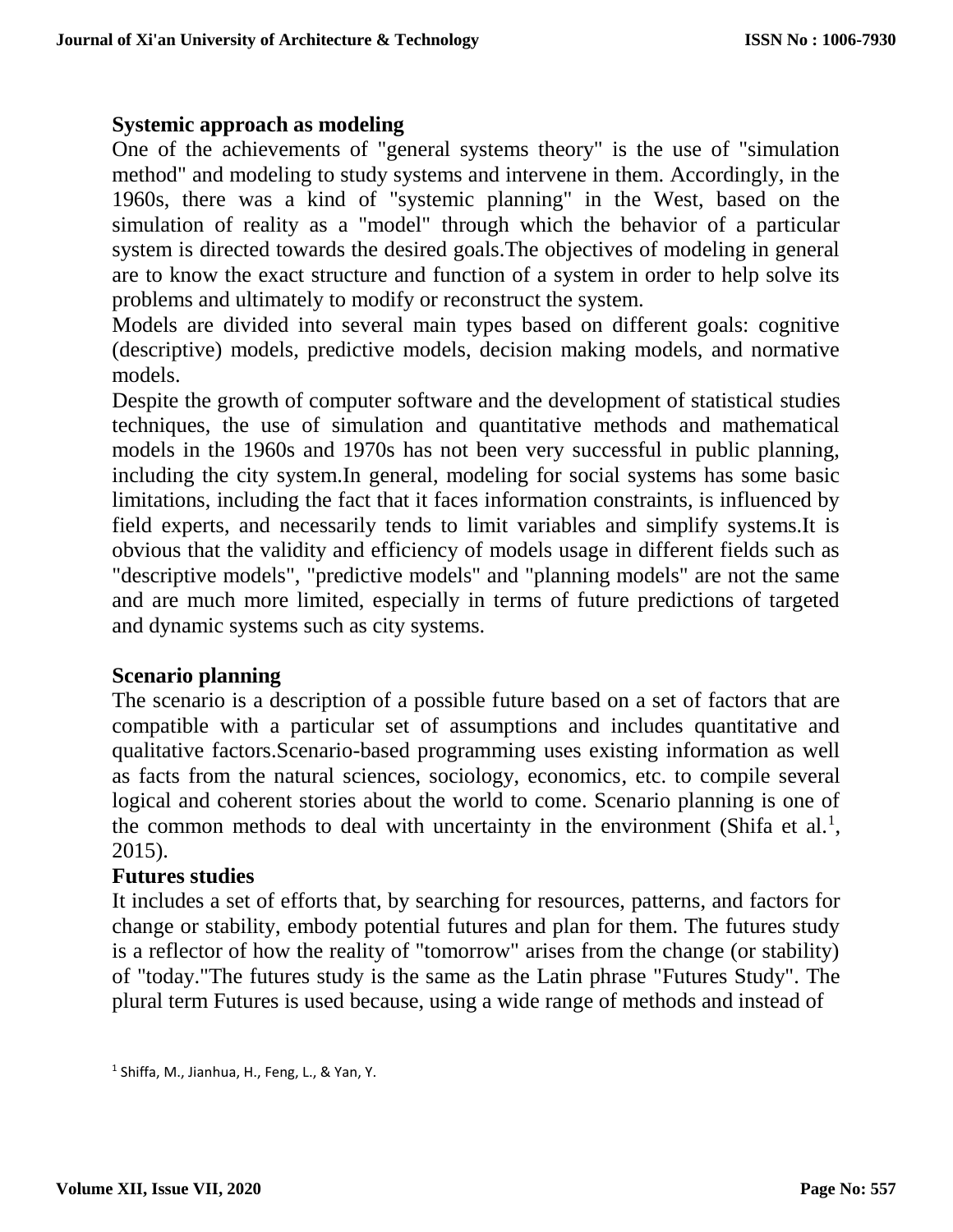imagining "only one future", systematic and rational assumptions are made about not only "one future" but also "several imaginary futures." Futures study subjects include the types of "possible", "probable" and "desirable" to change from the present to the future (Zoghi, 1393).

# **B) Literature review**

# **1. Internal history**

Arkhi (1394) - Predicting the trend of spatial land use changes using LCM model in GIS environment: The purpose of this study is to monitor land use changes in the past and to examine the possibility of predicting it in the future using land change modeling (LCM) in Sarabolehcity in Ilam province.In this study, satellite images of TM 4 sensorlandsat in 1367, ETM Landsat 7 in 1380 and TM Landsat 7 in 1390 were analyzed.Images of all three periods were classified into five categories: forest, rangeland, barren land, agricultural land, and residential areas. The forecast of land use situation for 1390 was done using land use maps of 1367 and 1380 with the help of LCM model and based on artificial neural networks and Markov chain analysis.For this purpose, spatial variables of distance from road, distance from residential areas, distance from forest edge, forest rupture index, height, slope and direction were used as factors affecting changes in artificial neural network. According to the results, during the period 1367-1390, 14691 hectares of forest have been destroyed.Also, barren lands have been developed in the amount of 9874 hectares compared to their initial level. The results of modeling the transmission force using artificial neural network in most of the sub models showed high accuracy (60 to 86%). The total error in modeling for 1390 was 12.84%, which indicates the high coincidence of the predicted image of the model with the terrestrial reality image and the acceptability of the model.Also, the forecast results showed that the area of forest lands in 1400 will decrease compared to 1390 and barren lands will increase.

Mohammadi (1394) Modeling and investigation of land use changes in Ramian city: Today, land use change and land cover has become an important challenge in many countries. These changes have a direct impact on the components of the environment, including soil, water and the atmosphere. Therefore, the study of land use changes plays a key role in global environmental studies.On the other hand, modeling and simulating land use changes play an important role in resource management and help managers do better plan for land use. In this study, first the method of integrated land use classification in Ramian city located in Golestan province was evaluated. Then, use changes between 2000 to 2012 were identified using remote sensing techniques. Land use demand for the coming years was calculated based on extrapolation of past land use changes.Using logistic regression, the role of factors affecting land use was investigated. Finally, the land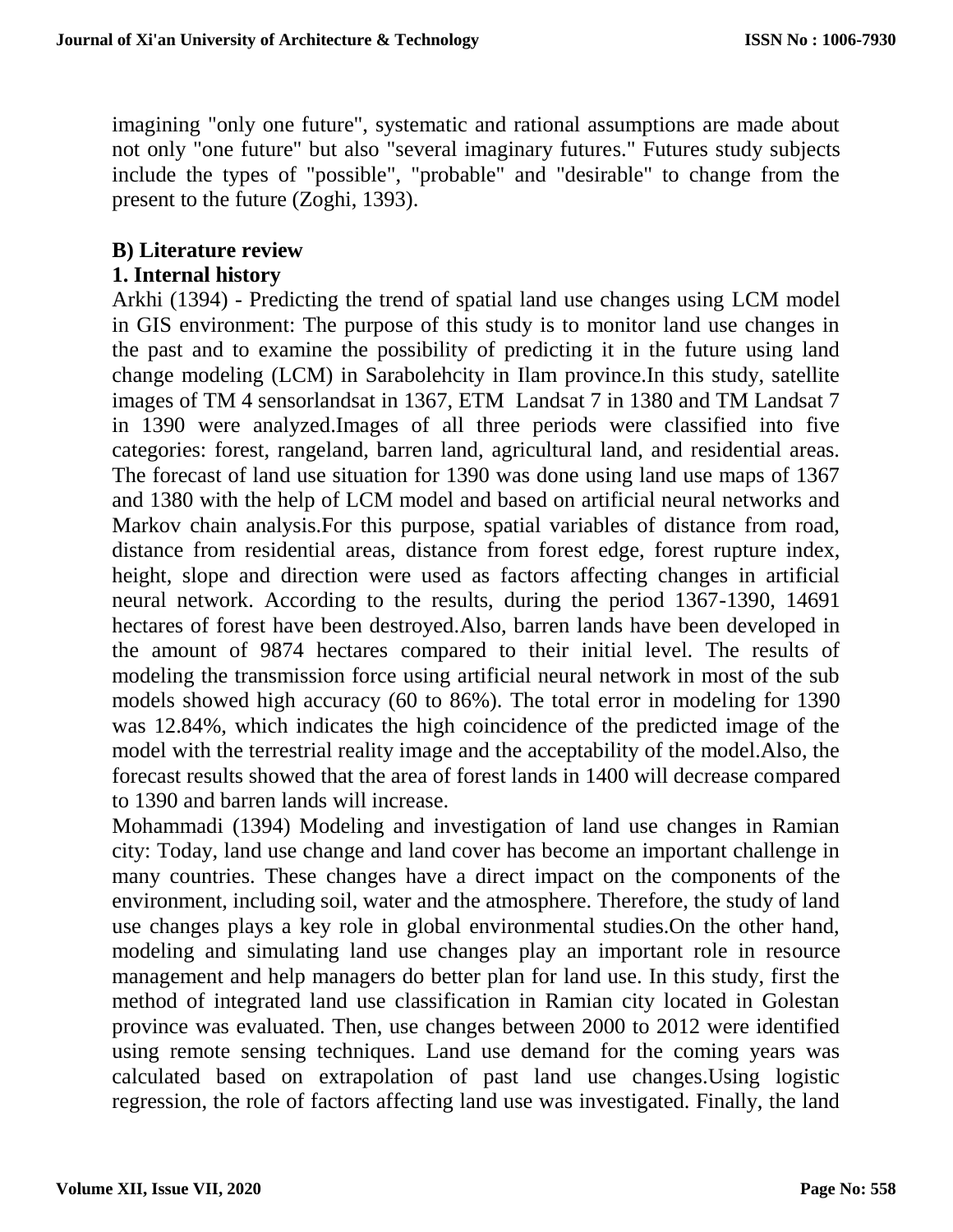use pattern in Ramyan was simulated for 2030 based on actual land use maps in 2000 and 2012 using the CLUE-s location allocation. The results showed that the integrated classification method is anappropriate way to prepare a land use map. The findings also showed that the most important land use change in Ramyan was the conversion of forests and pastures into agricultural and residential areas.

Salarian (1394) - Analysis of the dispersed growth effect on land use change: The process of changing the use of agricultural and garden lands to built-up lands since 1340 has been increasing and has led to an imbalance between the use of urban and natural lands in urban areas of Iran.As a result of this trend, land use pattern in central region of Mazandaran, including Sari urban area, under the influence of urbanization process, population expansion and increase in migration, has moved to a new direction and caused change in agricultural and garden land use in lands around the city.The continuation of this process has led to a pattern of discontinuous and decentralized development and has ultimately caused dispersed growth.Thus, the present study is dedicated to the analysis of the dispersed growth effect of urban land use change,and prediction of the trend of land development and land use transformations until 1410.

The research method is descriptive-analytical and attempts have been made to first predict the built-up lands using the GEOMOD method and then to estimate the trend of land use changes in Sari urban area based on the Markov chain model.In the final stage, using GIS, by combining the mentioned models, the interaction of built-up lands and land use was analyzed in order that the distribution and spatial distribution of land use in the research vision to be specified.The results show that land use change in agricultural, garden and rangeland lands will decrease by - 1.43% growth rate in 1410, and in line with this trend, the built-up lands are increased by 4.85% growth rate.Spatial distribution of built-up land in the north of studyurban area has been concentrated, but has also increased in the eastern and western parts of the region.The reason for this spatial distribution can be found in the spatial orientations of individuals living in a single-family model in lands around the city that have low prices. Such a trend is based on the intensification of dispersed growth in Sari urban area and requires appropriate orientation in future urban and regional development planning.

Kao et al.<sup>1</sup> (2015) simulated future land use changes based on the optimal ecological model. In recent decades, planners have faced a new problem called dispersed growth.To deal with this problem, a variety of solutions have been proposed. One of the main ways is to take an ecological approach to land use and

 $1$  Cao, K., Batty, M., Huang, B., Liu, Y., Yu, L., & Chen, J.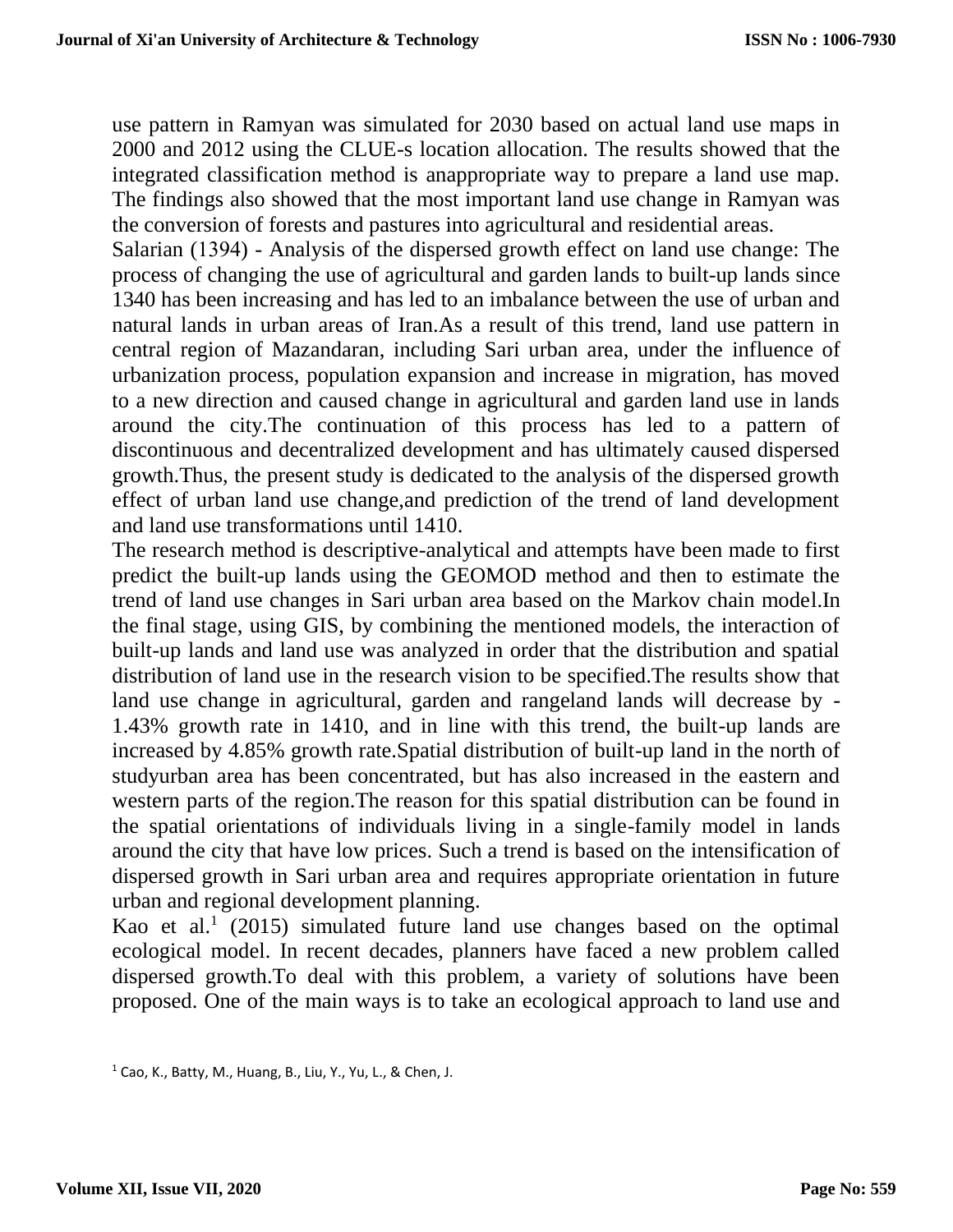the proper use of natural resources.In this study, relying on the same approach, an attempt is made to first draw an optimal model for how to use lands based on an ecological approach.Then, using this model and with automatic cell model (CA) and artificial neural network (ANN), three scenarios 1. Radical ecological development, 2.Moderate ecological development and 3.Continuation of development of the current situation for 2030 are drawn.The results of the study showed that the studied urban complex does not have much capacity for development and in total about 1000 square kilometers of its lands can be ecologically developed.In the first scenario, while retaining much of the green land, the simulated development area for 2030 was calculated to be 1,100 square kilometers. In the second scenario, an area of 1,200 square kilometers will be developed and Finally, the third scenario, which was simulated based on the continued growth of the current situation, will lead to the formation of 1,300 square kilometers of developed land and the destruction of 300 square kilometers of agricultural land. The continued growth of the current situation will have irrecoverable effects and consequences in the region.

Shifa et al.<sup>1</sup> (2015) One of the most important and complex issues for urban planners is deciding on suitable locations for future urban expansion and determining suitable lands for development.The complexity and frequency of the factors influencing the desirability of land for urban development requires the use of technologies for optimal management and prevention of urban sprawl.The main purpose of the present article is to identify and determine suitable locations for the future expansion of residential and activity spaces within the Falkum urban complex. For this purpose, multi-criteria analysis methods based on hierarchical analysis have been used to produce and analyze maps and different layers of land use.During this process, first the required and effective natural and human indicators in the form of 15 indicators have been identified, prepared and used, and finally the final map of suitable lands for development has been produced based on pso algorithm.According to the research findings, out of the total area of 31/8/2015 hectares of the study area, about 36% are suitable and relatively suitable lands for development and 28.37% are unsuitable and relatively unsuitable lands for development.Also in terms of spatial distribution, suitable lands for further development are located in the central parts to the south and unfavorable lands are located in the eastern and northern parts to the northwest.

<sup>1</sup> Shiffa, M., Jianhua, H., Feng, L., & Yan, Y.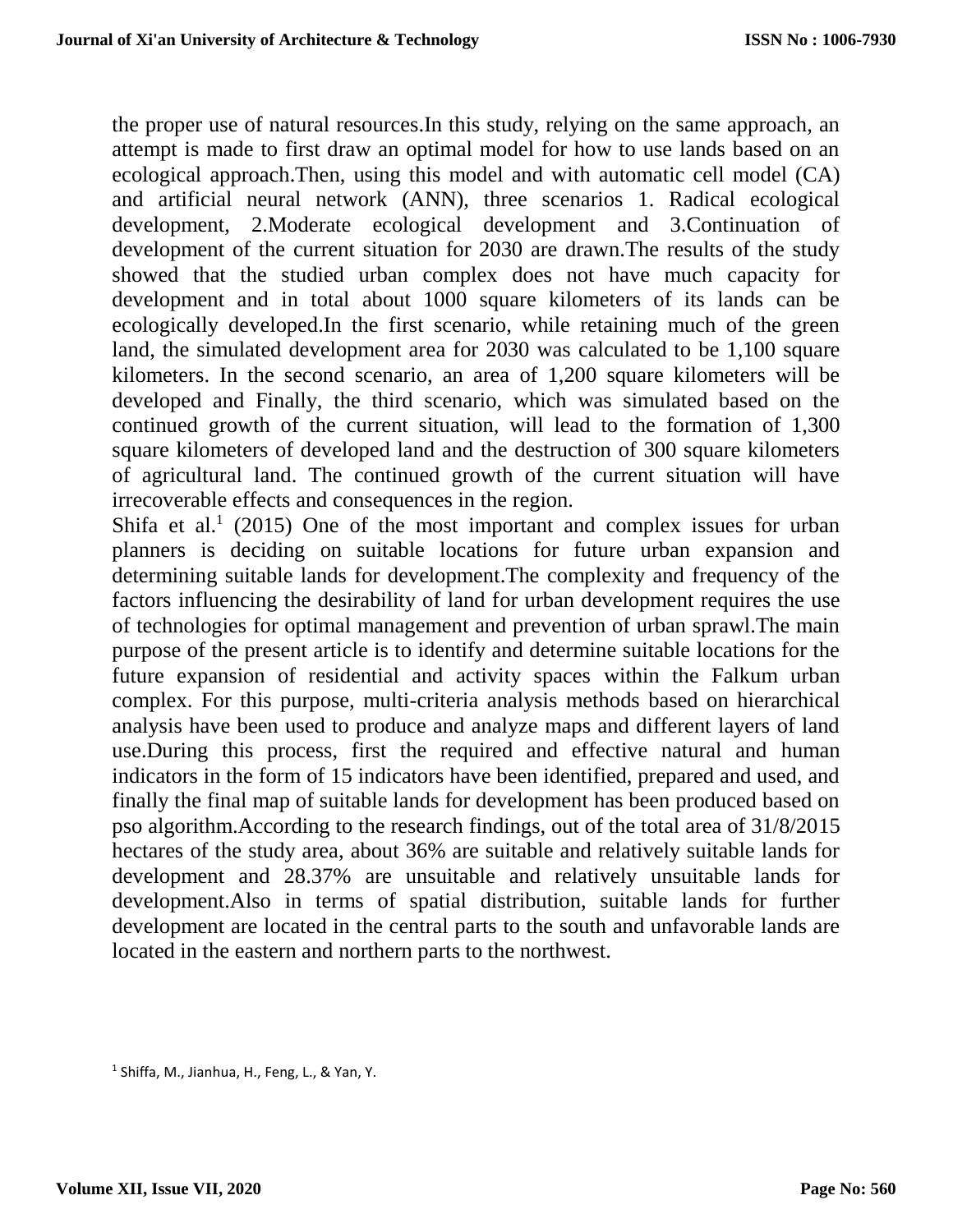Balling et al.<sup>1</sup> (2013), Bayesian-based methods are among the methods that are widely used today in various fields of statistics, artificial intelligence and engineering.This method is based on continuous learning based on prior knowledge and the current state of the system. To achieve its goals, this method uses a set of sciences related to statistics, probability and artificial intelligence, and genetic algorithms.In this study, an attempt has been made to examine the scientific and theoretical aspects of Bayesian-based methods. Then, based on the knowledge gained from this topic, we will examine and research this method on the genetic algorithm.Because the use of these methods requires the required knowledge in the field of sampling of distributions obtained during the calculation of models, the characteristics and capabilities of different sampling methods of the obtained distributions have been investigated.And finally, a proposed method for bayesian-based learning is presented.This method is a combination of two sampling algorithms that can provide optimal results for setting the parameters of a neural network. Also, the results of the proposed solution are examined.

Coello<sup>2</sup>(2013), Due to the high complexity of the land use optimization problem, both in terms of the number of goals and the size and timing of the problem solving, the problem solving of land use allocation relies on meta-heuristic algorithms.Two hybrid meta-heuristic algorithms based on TabuSearch and Nondominated sorting genetic algorithm have been developed to solve the problem of optimal land use allocation.

## **Methodology**

This research is a combination of documentary based and survey methods in terms of research. The nature of the research is based on futures studies science, analytical and exploratory new methods that has been made using a combination of quantitative and qualitative models. and it is intended to be an applied research. After selecting the sample, using the variables (economic, social and physical dimensions) and also changing the urban uses as a variable of the objective function, the hypotheses were tested through the method of operations research and using the Lingo and SenarioWizard software. The statistical population at the time of the study was estimated at 15 people. With regard to the size of the statistical population and based on the judgmental and purposive approach, 15people were determined as the sample size.The data of this study are collected through a

<sup>2</sup> Coello

 $1$  Balling, R. J., Taber, J. T., Brown, M. R., & Day, K.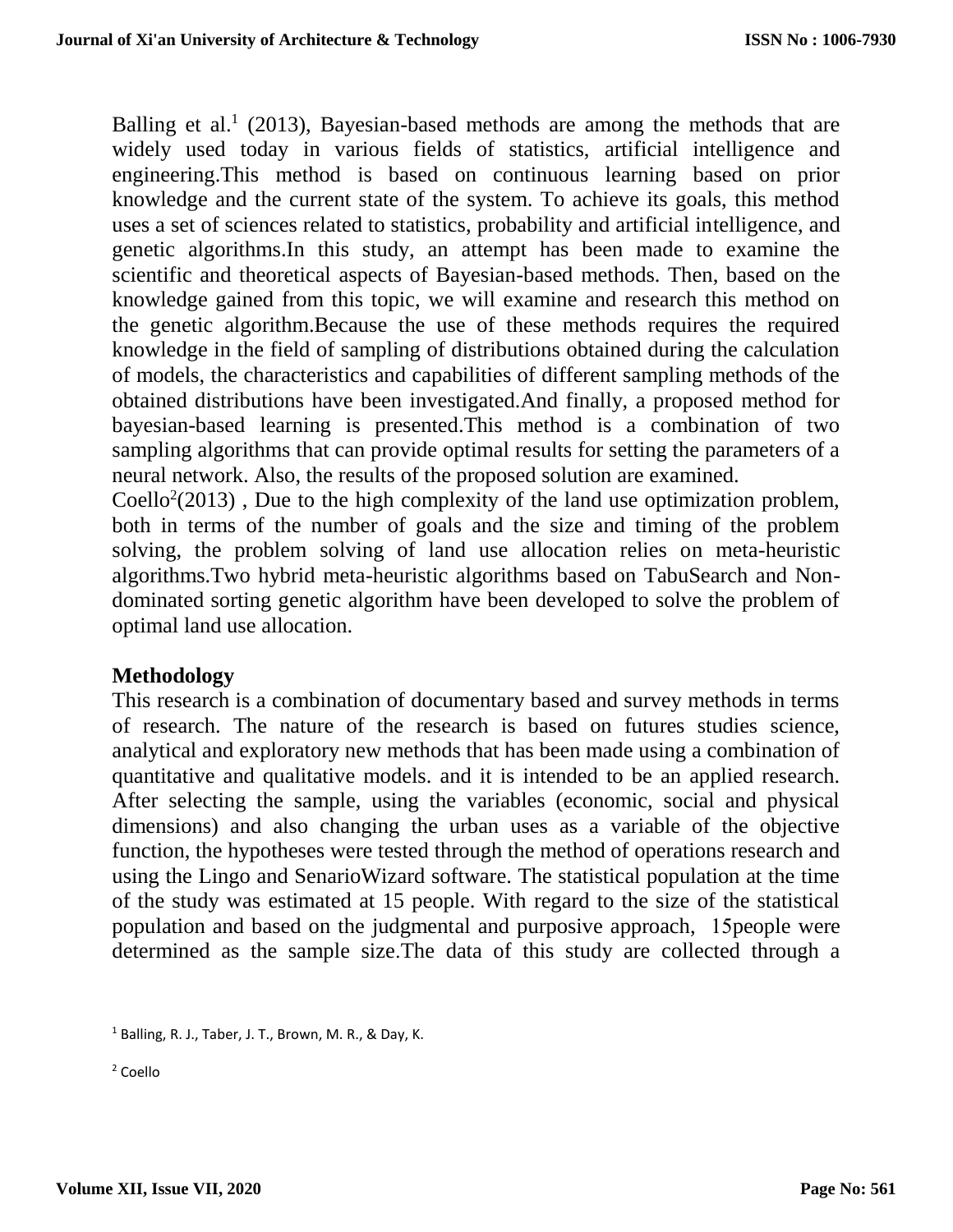questionnaire in the first stage with the help of experts.In the second stage, by designing the questionnaire, the data related to the OR matrix are collected from the same experts and used in the analysis of the case.

Using a cross-impact matrix that can provide a suitable model for changing urban uses. To do so, it is done as below:

1. Descriptives extraction (economic, social, physical) and their qualitative variables, analysis structure.

2. Enter the cross-impact data in this structure or load the data file.

3. Analysis structure and cross-impact data form the cross-impact matrix (cim).

4- Evaluating the cross-impact matrix by calculating the set of answers (consistent scenarios, weights, etc.).

5- Performing more evaluations if necessary.

6. Saving data and results.

#### **Findings**

The research components and variables are prepared for analysis in the Lingo operations research software. The goal is to find values for the model variables that, given all the limiting conditions applied to the variables, produce the best value for the objective function.

Table-3-4-information entry

```
sets:
landuse_PRGRESS-tehran
\overline{C} /ECO-prog, PH-prog, SOC-prog / : include, weight, rating ;
endsets
data:
weight rating =
24 38
42 46
28 33
;
SPATIAL=12 ;
enddata
max = @sum (landuse PRGRESS -TEHRAN: rating * include);
@sum (landuse PRGRESS -TEHRAN: weight * include) \leq SPATIAL;
@for (landuse_PRGRESS -TEHRAN: @gin (include));
```
In the above-mentioned program, first the name of the variable, i.e. the land use change variable, and then the components affecting it, including the economic, social, and physical dimensions of the city of Tehran, are entered.

In the next section, the weight of each component is entered into the software based on the values of importance and influence.Also, the variable weight of the obstacles is entered into the software based on its influence. In the next step, the research limitations are entered by the relevant functions. Using the Solve option, the final answer of Simplex will be as follows: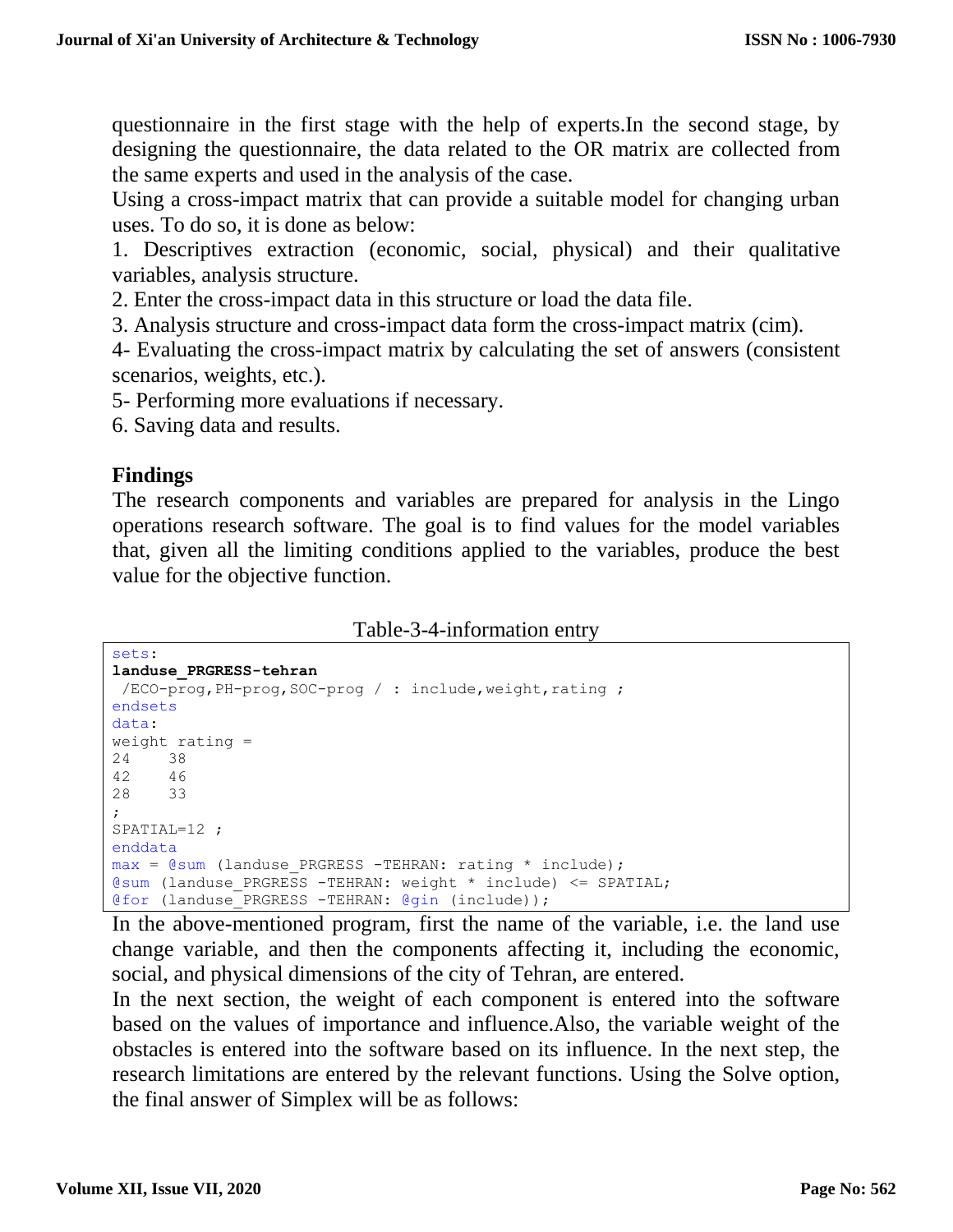The Objective value indicates that the effective value of the objective function is 48.

|                                |                          | racio i information analysis output |              |  |
|--------------------------------|--------------------------|-------------------------------------|--------------|--|
| Global optimal solution found. |                          |                                     |              |  |
| Objective value:               |                          | 48.000000                           |              |  |
| Objective bound:               |                          | 48.000000                           |              |  |
| Infeasibilities:               |                          | 0.000000                            |              |  |
| Extended solver steps:         |                          |                                     | $\circ$      |  |
|                                | Total solver iterations: |                                     | $\Omega$     |  |
|                                |                          |                                     |              |  |
|                                |                          |                                     |              |  |
|                                | Variable                 | Value                               | Reduced Cost |  |
| SPATIAL                        | 12,00000                 | 0.000000                            |              |  |
|                                |                          |                                     |              |  |
|                                | INCLUDE (ECO-prog)       | 0.000000                            | $-38,00000$  |  |
|                                | INCLUDE (PH-proq)        | 0.000000                            | $-46.00000$  |  |
|                                | INCLUDE (SOC-prog)       | 0.000000                            | $-33.00000$  |  |
|                                | WEIGHT (ECO-prog)        | 24.00000                            | 0.000000     |  |
|                                | WEIGHT (PH -prog)        | 42.00000                            | 0.000000     |  |
|                                | WEIGHT (SOC-prog)        | 28.00000                            | 0.000000     |  |
|                                | RATING (ECO-prog)        | 38.00000                            | 0.000000     |  |
|                                | RATING (PH -prog)        | 46.00000                            | 0.000000     |  |
|                                | RATING (SOC-prog)        | 33.00000                            | 0.000000     |  |
|                                | Row                      | Slack or Surplus Dual Price         |              |  |
|                                | 1                        | 48.000000                           | 1.000000     |  |
|                                | $\overline{2}$           | 12.00000                            | 0.000000     |  |
|                                |                          |                                     |              |  |

#### Table-4-4 information analysis output

Value gives the value of the variable in the model effect rate.

Therefore, the impact of spatial and geographical barriers is 12, and the impact of other factors affecting land use change as barriers is zero.

Reduced Cost The variable coefficient at the zero line of the table gives the effect rate. The reduced cost of each base variable should be zero.For a non-base variable xj, the reduced cost is such that if xj is added to 1 unit, the effect rate is reduced (while the rest of the non-base variables remain zero).At the Lingo output for the current research problem, the reduced cost for the components of economic dimensions is -38. This means that if the component of economic dimensions wants to increase one unit  $(1 + 38)$ , the land use change will also increase by one unit and its cost will decrease by one unit.

Given the negativity of the other answers, it can be expressed that the effect will be positive. For the rest of the effective components on the land use variable, we also have:

| final  |              |                     |  |
|--------|--------------|---------------------|--|
| answer | abbreviation | variable            |  |
|        | ECO-prog     | economic dimensions |  |

| Table-4-5final answer of the model |  |  |
|------------------------------------|--|--|
|                                    |  |  |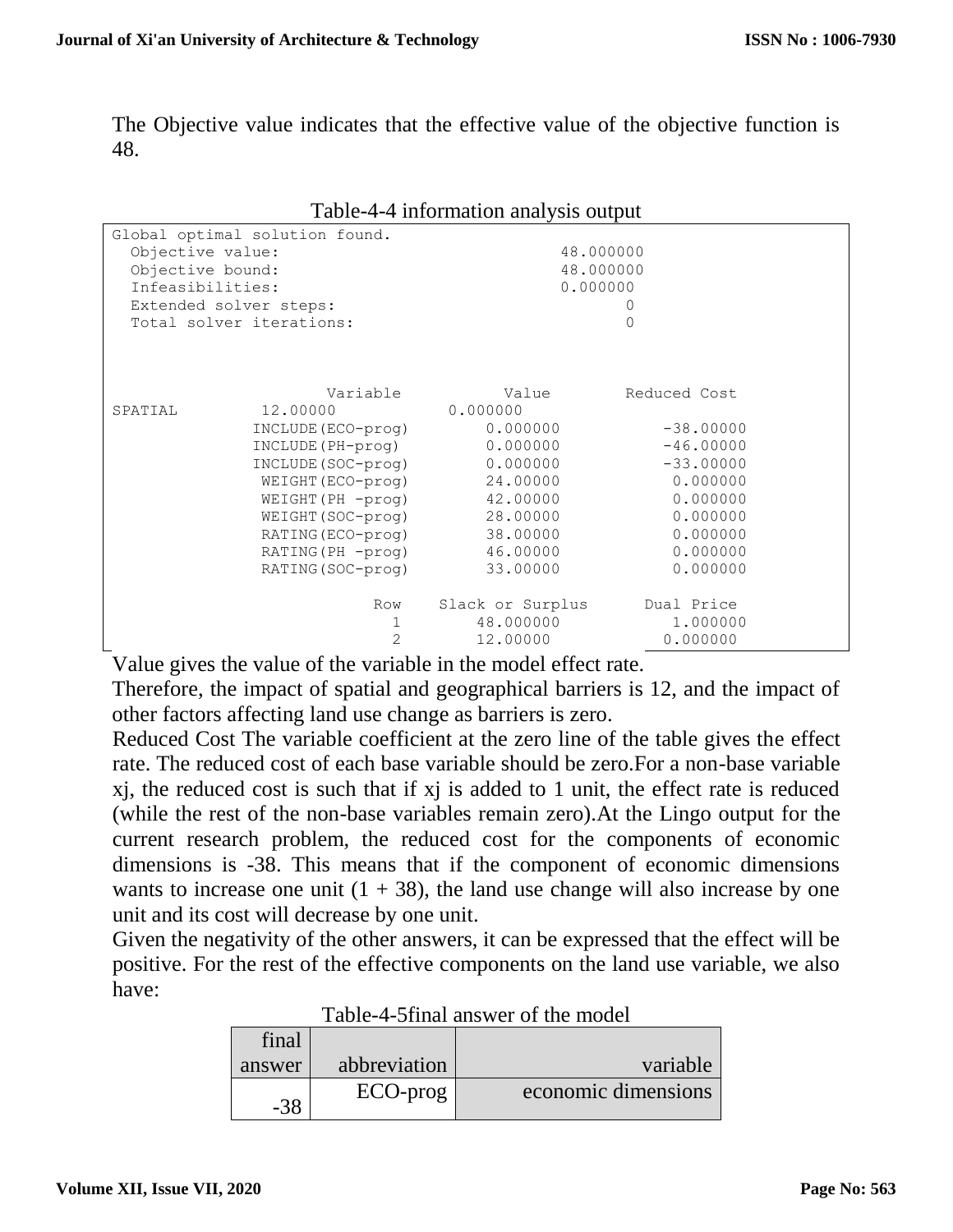|    | PH-prog     | physical dimensions |
|----|-------------|---------------------|
| າາ | $SOC$ -prog | social dimensions   |

Slack or Surplus in this study shows the amount of shortage due to geographical and spatial barriers ofurban land use change in the optimal response. So there will be 12 units in term of shortage.

According to the obtained values, the components of social dimensions have the greatest impact (-33) on the change of use of urban lands. The rest of the components, as described in the table below, affect the urban land use change:

Table 4-6: Ranking of variable components of urban land use change

| final  | effective |                     |
|--------|-----------|---------------------|
| answer | rank      | Variables           |
| $-38$  |           | economic dimensions |
| -46    |           | physical dimensions |
| -33    |           | social dimensions   |

So far, it has been specified that at present which economic, social, and physical dimensions are most effective in changing the use of urban lands. At this stage, we examine the appropriate ways to change the use of urban land with regard to the results based on scenarios that provide a new strategy and model for urban land use change based on urban standards in the future.

The interrelated factors in the branches of economic and spatial models are used to describe the state of urban land use change. Then a set of alternative quality components that describe the possible states of the descriptors is defined as descriptive variables. The number of these variables will vary depending on the descriptor.

Now, based on the subject literature, an interview with experts, or appropriate research about the effect of the xi variable of X descriptor on yi variable of Y descriptor should be judged. Only direct effect is considered in this judgment. Indirect effects are created by the software.

The following qualitative scale is used for judging:

Extremely restrictive effect  $= -3$ 

Medium limiting effect  $= -2$ 

Weak limiting effect  $= -1$ 

Ineffectiveness  $= 0$ 

Weak strengthening effect  $= 1$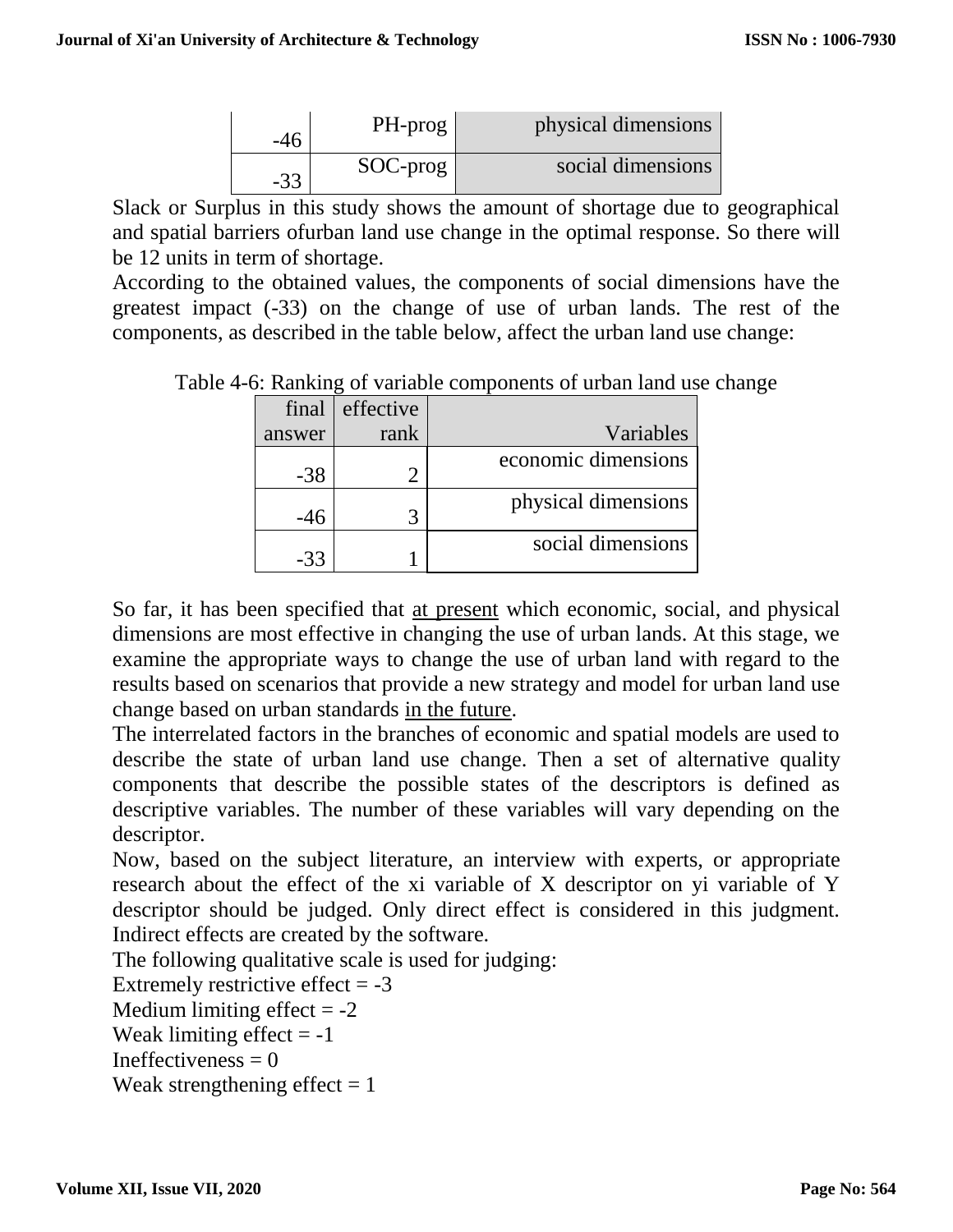Medium strengthening effect  $= 2$ Severe strengthening effect  $= 3$ Continuing this procedure will create the CIB matrix.

Among the compatible scenarios, which have a wide variety of models affecting land use change in Tehran, 3 high-impact scenarios are extracted.

These scenarios were developed as a suitable model for changing land use in Tehran in the future to improve the continuation of the current trend, which are as follows:

Consistent scenarios of CI matrix **landuse\_PRGRESS-TEHRAN**.scw: Strong consistency ============================ Scenario No. 1 Consistency value : 0 Total impact score: 6 --------------------------- A- physical .A7 facilities and services B-social .B1 transportation ===================== ============================ Scenario No. 2 Consistency value : 0 Total impact score: 4 --------------------------- A- economic .A1employment B- social .B3 social coherence =================================== ========================== Scenario No. 3 Consistency value : 0 Total impact score: 5 --------------------------- A- economic .A9 income B- physical .B3 housing =============================

Table 4-7-Compatible scenarios of the research model

The best model is the first scenario. This scenario [A7 B1], with an effective score of 6, has the highest effective score. This means that in order to change the land use of Tehran in the future, the best solution is to use the model component of facilities and services from the physical variable and the component of the transportation network from the social dimension variable, which also are complementary to each other.

## **Results**

One of the basic components in sustainable urban development and intergenerational justice is fair access to land and its optimal use. Today, the concept of land and urban space has changed qualitatively, both naturally and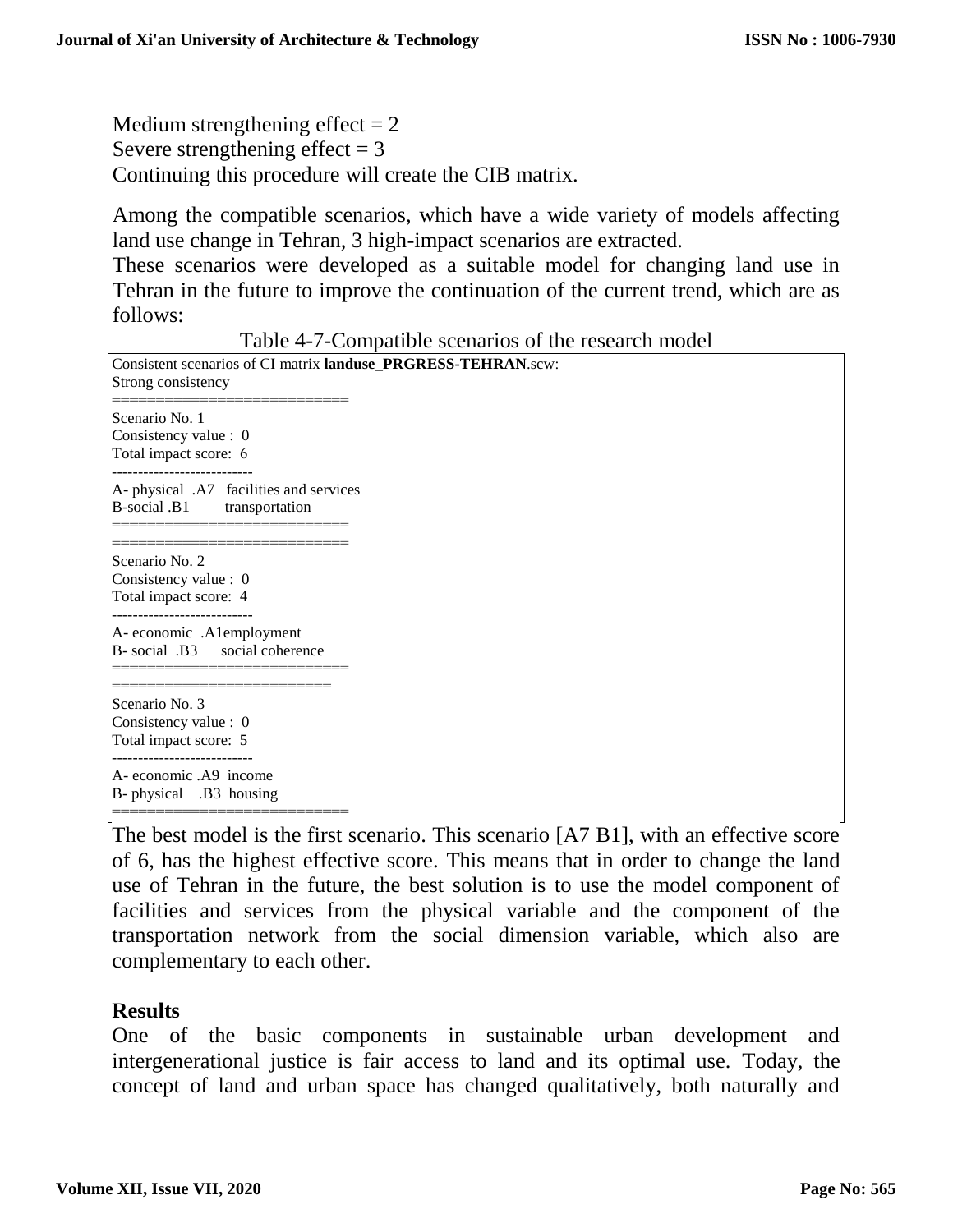physically, and economically - socially. As a result, the dimensions and purposes of using urban lands have become very wide and rich. From this point of view, which forms the axis of sustainable development, the use of land and space as a public, vital and universal wealth resource should be planned in principle. Taking into account the results obtained from the analysis of this research, the transport component includes the working hours of public vehicles, the number of public transportation, public transportation and the component of facilities and services that include the quality of roads and intersections, energy network, Shopping and office centers should be at the forefront of Tehran management land use change planning. As can be seen, the proposed scenario of the research replaces the high current land use changes with the proportion of current land use in Tehran, which is also in line with the objectives of the comprehensive and detailed plans of the city. In the way that instead of creating highways, streets and widening roads, etc., the urban management proposes to manage the field of transportation, such as improving the quality of roads and intersections in Tehran instead of their quantity, or increasing working hours and number of public transportation, increasing the quality of public transport, to facilitate traffic to urban areas such as shopping malls or office centers.

# **References**

- Arkhi, Saleh (2015) Predicting the trend of spatial land use changes using LCM model in GIS environment (Case study: Sarableh region) - Two Quarterly Journal of Forest Protection and Rangeland Research in Iran: Forest and Rangeland Research Institute.
- Adibi, M.A., M. Zandieh & M. Amiri,(2010) "Multi-objective Scheduling of Dynamic Job Shop Using Variable Neighborhood Search", Expert Systems with Applications, No. 37 (1), Pp. 282-287. Doi: 10.1016/j.eswa.2009.05.001. 2010.
- Balling, R. J., Taber, J. T., Brown, M. R., & Day, K. (2013). "Multiobjective Urban Planning Using Genetic Algorithm". Journal of Urban Planning and Development, 125(2), 86-99.
- Cao, K., Batty, M., Huang, B., Liu, Y., Yu, L., & Chen, J. (2015). "Spatial multiobjective land use optimization: extensions to the non-dominated sorting genetic algorithm-II". International Journal of Geographical Information Science, 1(21), 1-21.
- Coello Coello, C. A., Lamount, G. B., & Veldhuizen, D. A. (2013). "Evolutionary algorithms for solving multiobjective problems (2nd ed.)". New York: Springer.
- Gholam Ali Fard, Mehdi (2014) Modeling land use land use changes in Mazandaran province using LCM in GIS environment - Environment Department, Faculty of Natural Resources, Tarbiat Modares University.
- Juan Porta (2013)- "High Performance Genetic Algorithm for Land Use Planning", Computers, Environment and Urban Systems, Vol. 37, Pp. 45- 58, Doi:10.1016/j.compenvurbsys.2012.05.003.

- Salarian, Ferdis (2015) - Analysis of the scattered effect of growth on land use change in Sari urban area - Geographical research Urban planning: Geography Institute - Volume